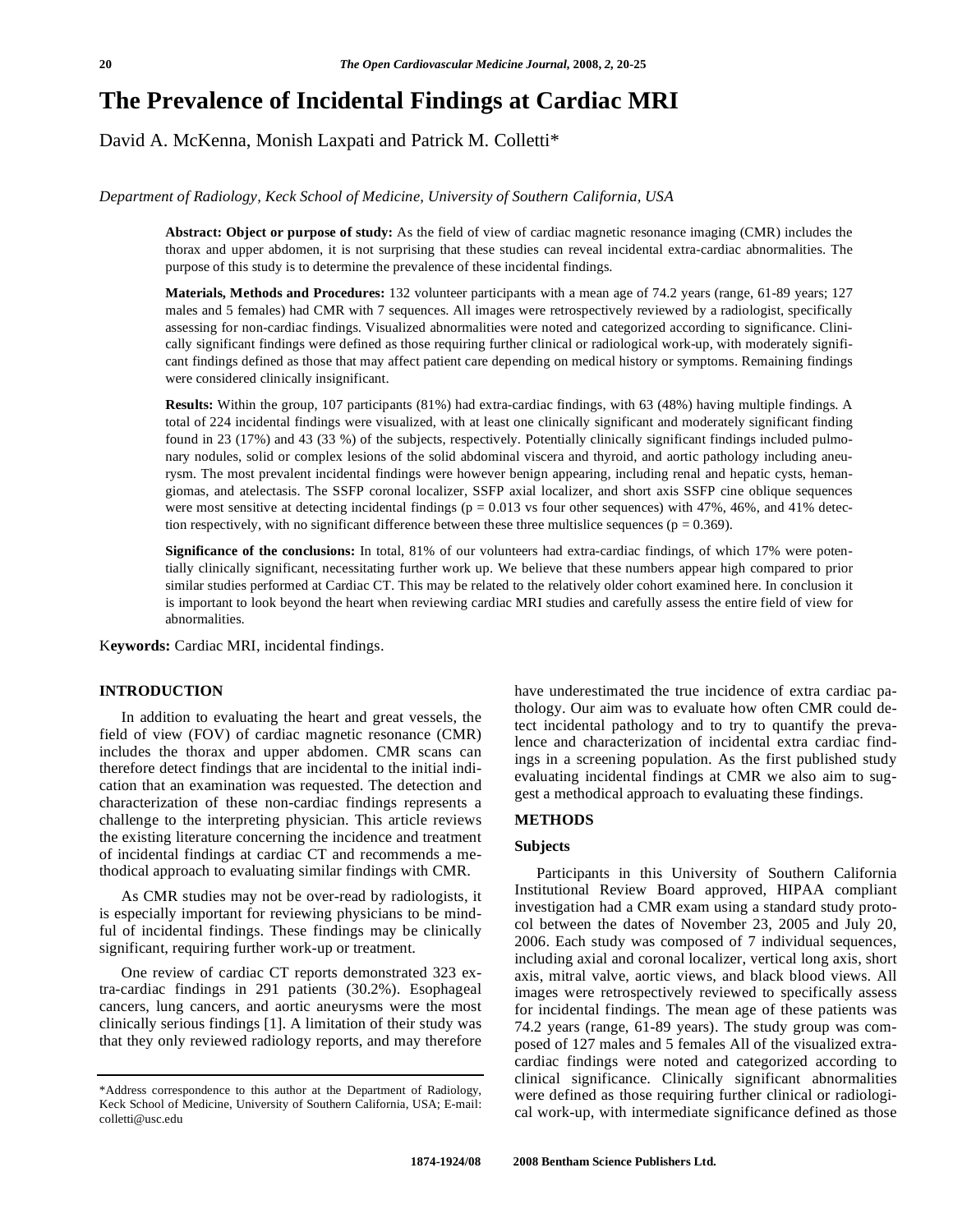that may affect patient care depending on medical history or current symptoms. Remaining incidental findings were considered benign.

#### **MR Imaging Technique**

 CMR studies were obtained with a 1.5-Tesla whole body scanner (General Electric, Milwaukee, WI), with 11.1 software with a cardiac phased array coil and cardiac gating. Heart rate and peripheral blood pressure were recorded before and after each exam. Coronal and axial steady state free precession SSFP localizers were obtained with a TR/TE; 3.6/ 1.6, single echo with a bandwidth of 125kHz, and 8mm slice thickness with no inter-slice gap. The acquisition matrix was 224x 224 with a single excitation and respective field of views of 35 x 35cm for coronal images and 35 x 26.5cm for axial images.

 Contiguous breath-hold, EKG triggered 8 mm thick single slice vertical long axis SSFP cine and short axis, 2D SSFP, TR 3.6 msec, TE 1.6 msec, flip angle 45 degrees, with a field of view of 44 cm and a 224x224 matrix, 20 phase intervals over the cardiac cycle, cine images were acquired from the apex to the base of the left ventricle.

 A single slice breath held 2D PC Cine VENC 200, 2 cm below mitral valve plane parallel to MV was acquired to evaluate trans-mitral flow. A single slice SSPP cine was acquired in the axial plane at level of the main pulmonary artery. At this same level, 4 double-inversion black-blood axial 8 mm thick images were acquired.

#### **MR Image Interpretation**

 A single reader (Board eligible radiologist with a 1 year experience in the interpretation of CMR imaging) retrospectively reviewed all CMR images at an independent workstation (Advantage Windows 4.0 General Electric, Milwaukee, WI). All of the CMR scans were specifically analyzed for extra cardiac pathology. The interpreting radiologist was blinded to patient's clinical history. It should be noted that strict objective criteria for incidental pathology identification

| <b>Finding</b>                   | <b>Findings Identified</b> |                | <b>Participants with Finding</b> |  |
|----------------------------------|----------------------------|----------------|----------------------------------|--|
| Pulmonary Nodule                 | 7                          | 5              | $(3.8\%)$                        |  |
| Solid Renal Mass or Complex Cyst | 3                          | 3              | $(2.3\%)$                        |  |
| Non-Cystic Liver Lesion          | 3                          | 3              | (2.3%)                           |  |
| Pleural Nodule                   | 3                          | 3              | (2.3%)                           |  |
| Abdominal Aortic Aneurysm        | 2                          | $\overline{2}$ | $(1.5\%)$                        |  |
| Vertebral Lesion                 |                            |                | $(0.8\%)$                        |  |
| Ascending Aortic Aneurysm        |                            |                | $(0.8\%)$                        |  |
| Pericardial Effusion             |                            |                | $(0.8\%)$                        |  |
| <b>Loculated Ascites</b>         |                            |                | $(0.8\%)$                        |  |
| Hydronephrosis                   |                            |                | $(0.8\%)$                        |  |
| <b>Aortic Dissection</b>         |                            |                | $(0.8\%)$                        |  |
| Non-cystic Thyroid Nodule        | 1                          |                | $(0.8\%)$                        |  |
| Total                            | 25                         | 23             | (17.4)                           |  |

**Table 1a. Clinically Significant Findings** 

### **Table 1b. Intermediate Significant Findings**

| <b>Finding</b>           | <b>Incidence</b> |       |
|--------------------------|------------------|-------|
| Aortic Plaque            | 20               | 15.2% |
| <b>Pleural Effusion</b>  | 12               | 9.1%  |
| Hiatal Hernia            | 8                | 6.1%  |
| Gallstones               | $\mathbf{r}$     | 5.3%  |
| Renal AML                |                  | 0.8%  |
| Duplex Collecting System |                  | 0.8%  |
| Atrophic Kidney          |                  | 0.8%  |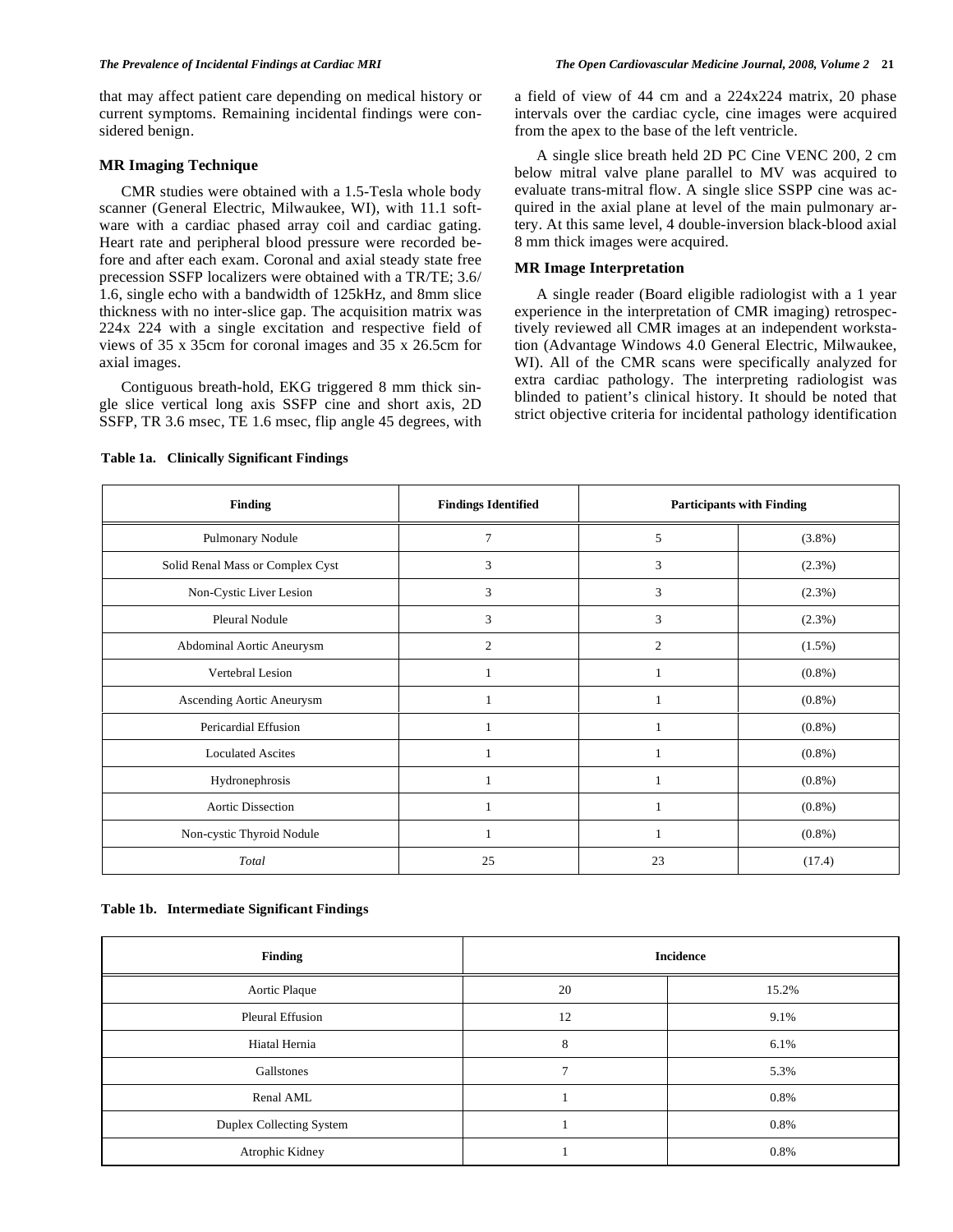| <b>Finding</b>              | <b>Number of Findings</b> | <b>Number of Patients</b> | % of Patients |
|-----------------------------|---------------------------|---------------------------|---------------|
| Renal Cyst                  | 55                        | 40                        | 30.3%         |
| Hepatic Cyst vs. Hemangioma | 35                        | 28                        | 21.2%         |
| Atelectasis                 | 20                        | 20                        | 15.2%         |
| Mediastinal Node            | 6                         | 6                         | 4.5%          |
| Sternotomy Wires/Clip       | 6                         | 6                         | 4.5%          |
| Spinal Hemangioma           | $\overline{7}$            | 6                         | 4.5%          |
| <b>Diverticulosis</b>       | $\overline{4}$            | $\overline{4}$            | 3.0%          |
| Pleural Thickening          | 3                         | 3                         | 2.3%          |
| Splenic Cyst                | $\overline{c}$            | 2                         | 1.5%          |
| Degenerative Disc Disease   | $\overline{c}$            | 2                         | 1.5%          |
| Pulmonary Scar              | $\overline{c}$            | 2                         | 1.5%          |
| Scoliosis                   | $\mathbf{1}$              | $\mathbf{1}$              | 0.8%          |
| Paraspinal Cyst             | $\mathbf{1}$              | $\mathbf{1}$              | 0.8%          |
| Lipoma                      | $\mathbf{1}$              | $\mathbf{1}$              | 0.8%          |
| Calyceal Diverticulum       | 1                         | $\mathbf{1}$              | 0.8%          |
| Eventration of Diaphragm    | 1                         | 1                         | 0.8%          |
| Thyroid Cyst                | $\mathbf{1}$              | $\mathbf{1}$              | 0.8%          |
| Axillary Lymph Node         | 1                         | $\mathbf{1}$              | 0.8%          |
|                             |                           |                           |               |

**Table 1c. Clinically Insignificant Findings** 

have not been reported, and reader diagnosis was therefore necessarily somewhat subjective. Each of the sequences, including the axial and coronal localizers, was carefully scrutinized with incidental findings categorized as either clinically significant or insignificant. Significant findings were defined as those requiring further diagnostic work-up or some type of medical or surgical intervention. Patients with clinically significant findings were notified. However, clinically insignificant findings were not reported to patients or their physicians. The CMR exams in this study were performed for research purposes only, and no official report was generated.

#### **RESULTS**

 Descriptive statistics of mean and range were used to summarize the patient cohort with respect to clinical, MR imaging, and outcome variables. Of the 132 participants, 107 (81 %) had at least one extra cardiac finding, with 48% having multiple findings. A total of 224 incidental findings were visualized, including 25 potentially significant findings and 50 findings of intermediate importance (Table **1a**- **1c**, Figs. **1-5**). The most common significant finding was a pulmonary nodule (5 patients) with the commonest intermediate finding being aortic plaque seen in 20 patients. Significant findings included pulmonary or pleural based nodules, solid or complex renal masses and liver lesions as well as aortic aneurysms. Most incidental findings were likely clinically insignificant; of these, renal cysts, hepatic cysts and hemangiomas, and atelectasis were the most prevalent. The frequency of visualization of extra-cardiac pathology on the various sequences was also compared. In our study, the coronal localizer, axial localizer, and short axis multislice views were the best at detecting incidental findings compared with the single slice VLA cine, trans-mitral flow cine, aortic pulsatility cine, and the 4 slice aorta black blood sequence ( $p =$ 0.013). With 47%, 46%, and 41% of all findings visualized on the coronal localizer, axial localizer, and short axis multislice views, respectively, there was no significant difference between these three sequences (p= 0.369) (Table **2**).



**Fig. (1).** SSFP axial localizer demonstrates a 1 cm peripheral pulmonary nodule (arrowhead). Follow-up revealed no change over 6 months in this 81 year old man.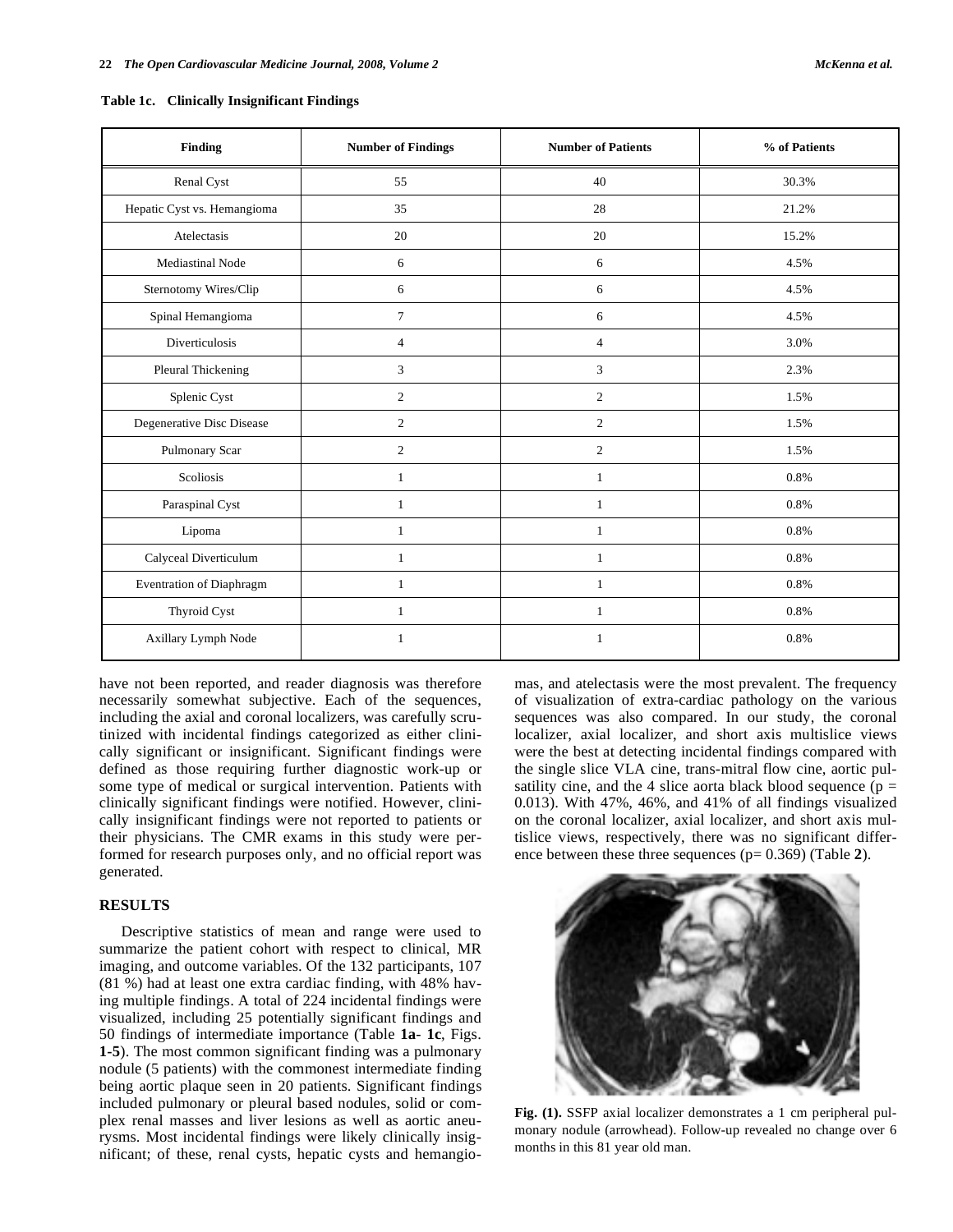

**Fig. (2).** SSFP Coronal localizer demonstrates bilateral hydronephrosis (arrowheads) in this 87 year old man.

# **DISCUSSION**

 While CMR studies are generally conducted on individuals who are either symptomatic or at high-risk for cardiovascular disease with the purpose of visualizing the heart, inclusion of the surrounding structures is unavoidable. Although many of the incidental findings will turn out to be benign after further work-up, other significant pathologies may be detected early enough to affect outcome for the patient. The detection and characterization of these non-cardiac findings represents a challenge to the physicians who are reviewing and reporting these studies.

 This study demonstrates that CMR may uncover a large number of incidental non-cardiac findings and therefore the physicians interpreting CMR exams must judiciously evaluate all structures within the FOV. Although the majority of these findings tend to be benign in nature, some will be clinically significant, requiring further examinations or treatments. Incidental findings at cardiac CT appear frequent with some studies suggesting the incidence of non-cardiac findings at coronary CTA between 25% to 61% of cases with 5% to 10% considered major [2]. According to our study 17% of patients undergoing a screening CMR will have potentially significant incidental findings.



**Fig. (3). a.** SSFP coronal localizer. Right renal solid tumor (arrowheads). Large hiatus hernia (hh). Incidental renal cell carcinoma in this 84 year old woman.

**b**. Short axis SSFP cine frame. Right renal solid tumor (arrowheads). Large hiatus hernia (hh). Incidental renal cell carcinoma in this 84 year old woman.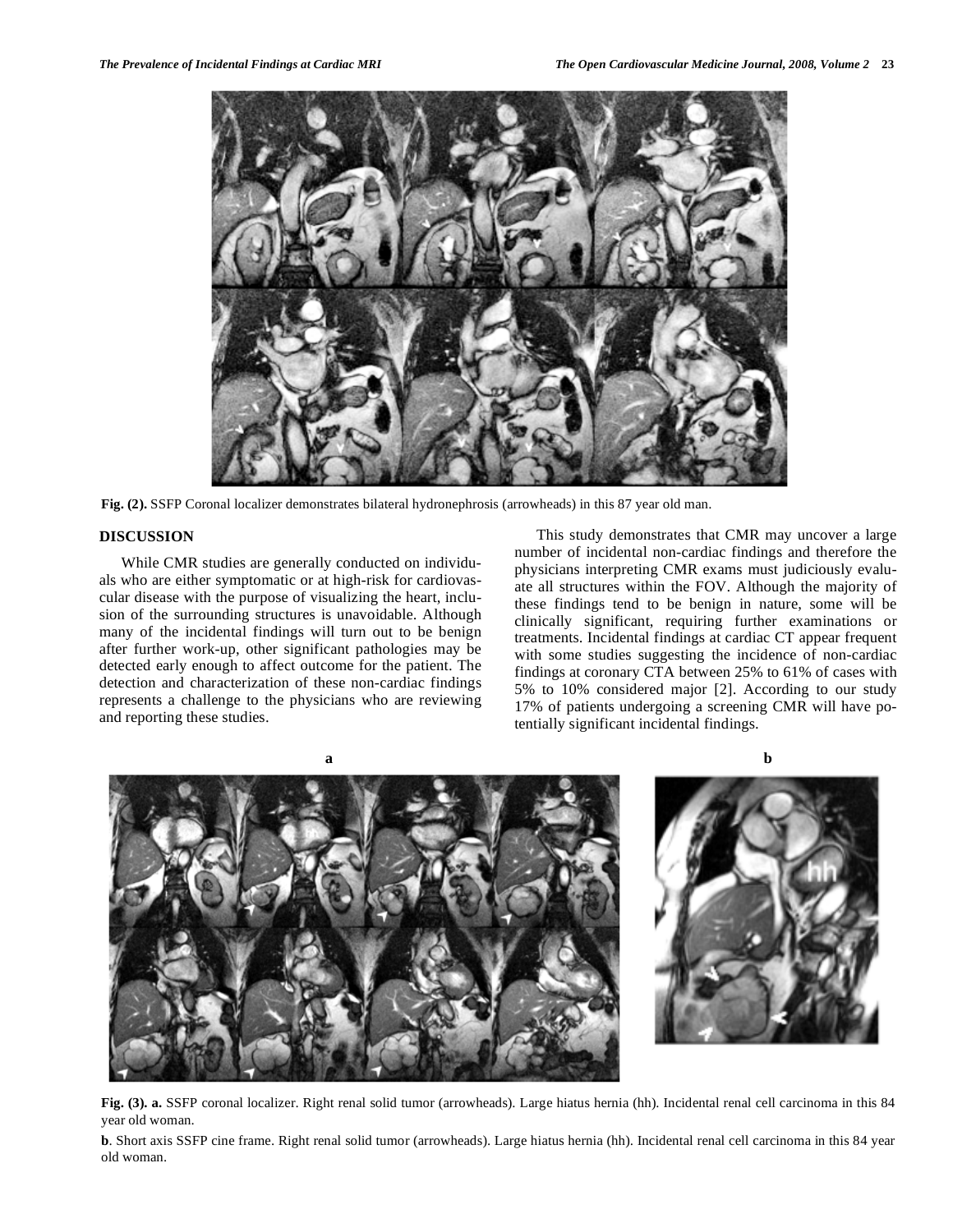

**Fig. (4).** SSFP axial localizer: thoracic spine vertebral body, left posterior element, and left rib tumor (arrowheads). Metastatic prostatic cancer in this 83 year old man three years after initial prostate resection.

 Although no prior studies on the prevalence of incidental non-cardiac findings in CMR have been published to date, several studies have looked at this issue in regards to other cardiac imaging modalities. A study by Horton *et al.* looked at 1326 screening electron-beam computed tomography (EBCT) studies and found that 7.8% had significant extra cardiac pathology [3]. In a similar prior study of 1812 EBCT exams, Hunold *et al.* found that 53% of the patients had visible non-coronary pathology, including cardiac abnormalities [4]. However, 67% of these abnormalities were extra cardiac in origin. While these findings include a number or minor, clinically insignificant abnormalities, 9.3% of the 2055 total extra coronary findings required further diagnostic testing [4].

Shih *et al.* reviewed 566<sup>99m</sup>Tc tetrofosmin gated cardiac SPECT exams looking specifically for abdominal abnormalities. They found 234 abnormalities, including mostly abnormal bone marrow uptake of the vertebrae and duodenogastric and entero-gastric reflux [5]. Overall, these studies emphasize the importance of examining the entire FOV for incidental findings on cardiac imaging studies.

 Some imaging centers limit the cardiac imaging field-ofview (FOV) as much as possible to include only the heart and coronary arteries. The American College of Cardiology Task Force for Training in Computed Tomography states "During a cardiac CT examination, the standard use of a small field-of-view (e.g., limited lung fields) precludes a complete evaluation of the entire thorax. The patient and the



**Fig. (5).** SSFP coronal localizer: multiple enlarged paratracheal, aorto-pulmonary window, coronal, Hilar, and axillary lymph nodes (arrowheads). 70 year old man with sarcoidosis.